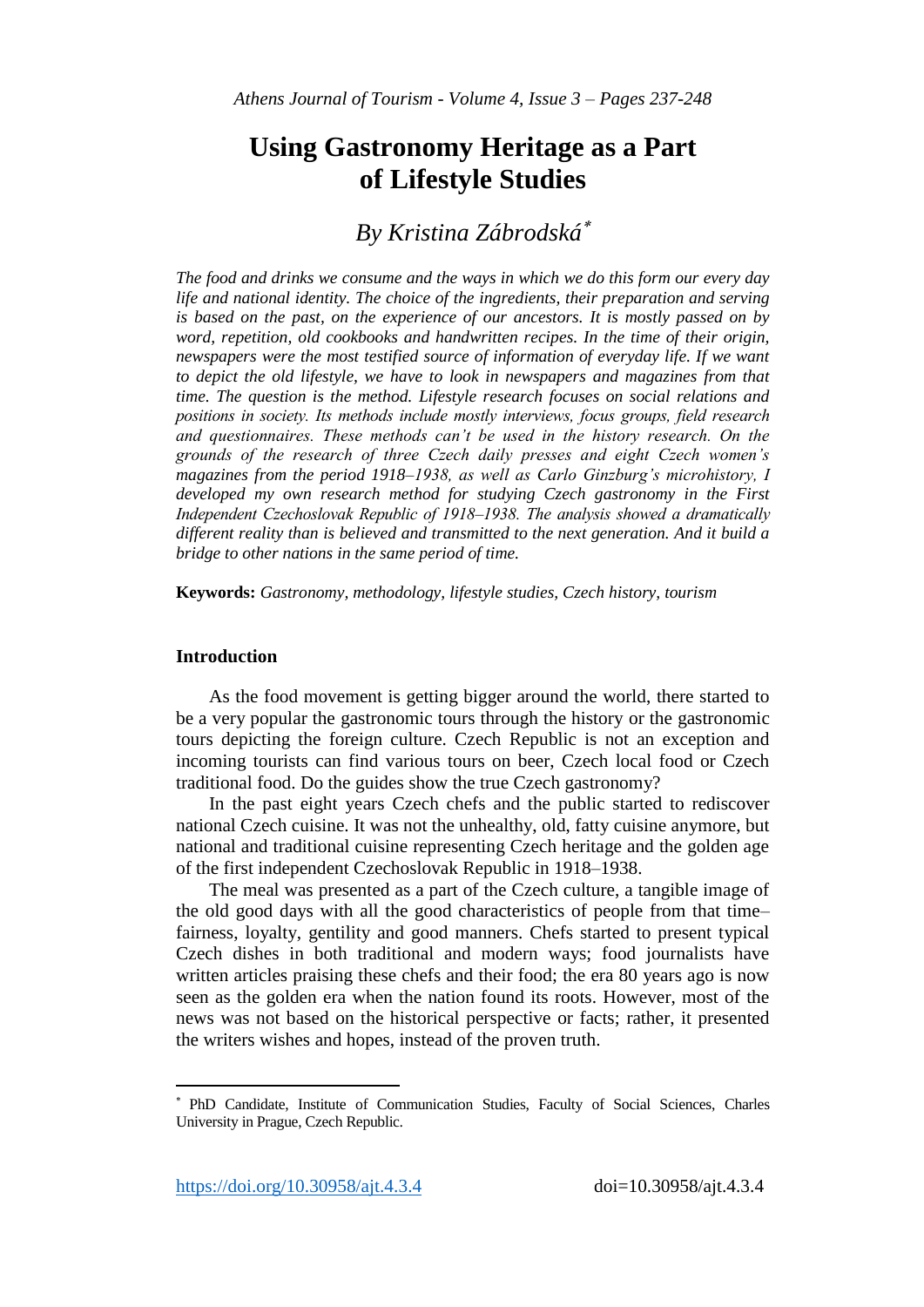That was one of the reasons for choosing this research. There were no such studies on this theme, and therefore the methodology was also missing. I had to find out the proper method for depicting the image of the past and for exploring the daily life or lifestyle of our ancestors, without the possibility of using standard lifestyle studies methodologies of today. My focus is on the print media from that time, so I looked into media studies methodology and combined it with historical research.

### **Setting out the Field**

Researchers began to acknowledge gastronomy studies in the 1980s, especially everyday historians. Historians, ethnographers, and [anthropologists](http://slovnik.seznam.cz/en-cz/?q=anthropologist) focused on the history of gastronomy and eating, on eating habits across time and various cultures, on the origin of dishes and changes of cookbooks, and put these themes into wider studies of everyday life. The shift of the research"s theme has been shown in Peter Burke"s book *What is Cultural History?*, the cornerstone of social history and historiography. The change in this paradigm is approved by various other books, studies, and popular publications. Bob Ashley, Joanne Hollows, Steve Jones and Ben Taylor focused in their book *Food and Cultural Studies* (2004) on the interdisciplinary history of food studies from the perspective of cultural studies: "From the semiotics of Barthes and the anthropology of Lévi–Strauss to Elias's historical analysis and Bourdieu's work on the relationship between food, consumption and cultural identity" (Ashley, Hollows, Jones & Taylor, 2004, p.1). They try to convince the reader of the legitimacy of food and consumption research.

In the 1970s and 1980s, the lifestyle research moved to the focus of scholars. It now refers to all parts of life and includes various sciences – anthropology, philosophy, sociology, ethnography, semiotics, linguistics, history, cultural studies, and also media studies.

History studies various issues, from sociology to economy and politics. Its field of study intersects with different sciences, which can complicate its unique classification within the social sciences. It might be, however, that natural development of the study and certain interdisciplinary growth will be more useful for precise research of the past.

Historical anthropology focuses on culture, including groups of people following the same norms, having the same lifestyle, living in the same time and place, and communicating with the same language (Budil, 1999, p.13). "Anthropology has become in relation to sociology or history more auxiliary science, serving the scientist as a source of influence or characteristics of the natural, cultural and social milieu of the men," (Wolf, 1999, p.92).

Historiography describes "the writing of history based on the critical examination of sources, the selection of particulars from the authentic materials, and the synthesis of particulars into a narrative that will stand the test of critical methods." (Historiography, 2013, online). A historiographer presents a story based on research of various sources that fit in other stories and known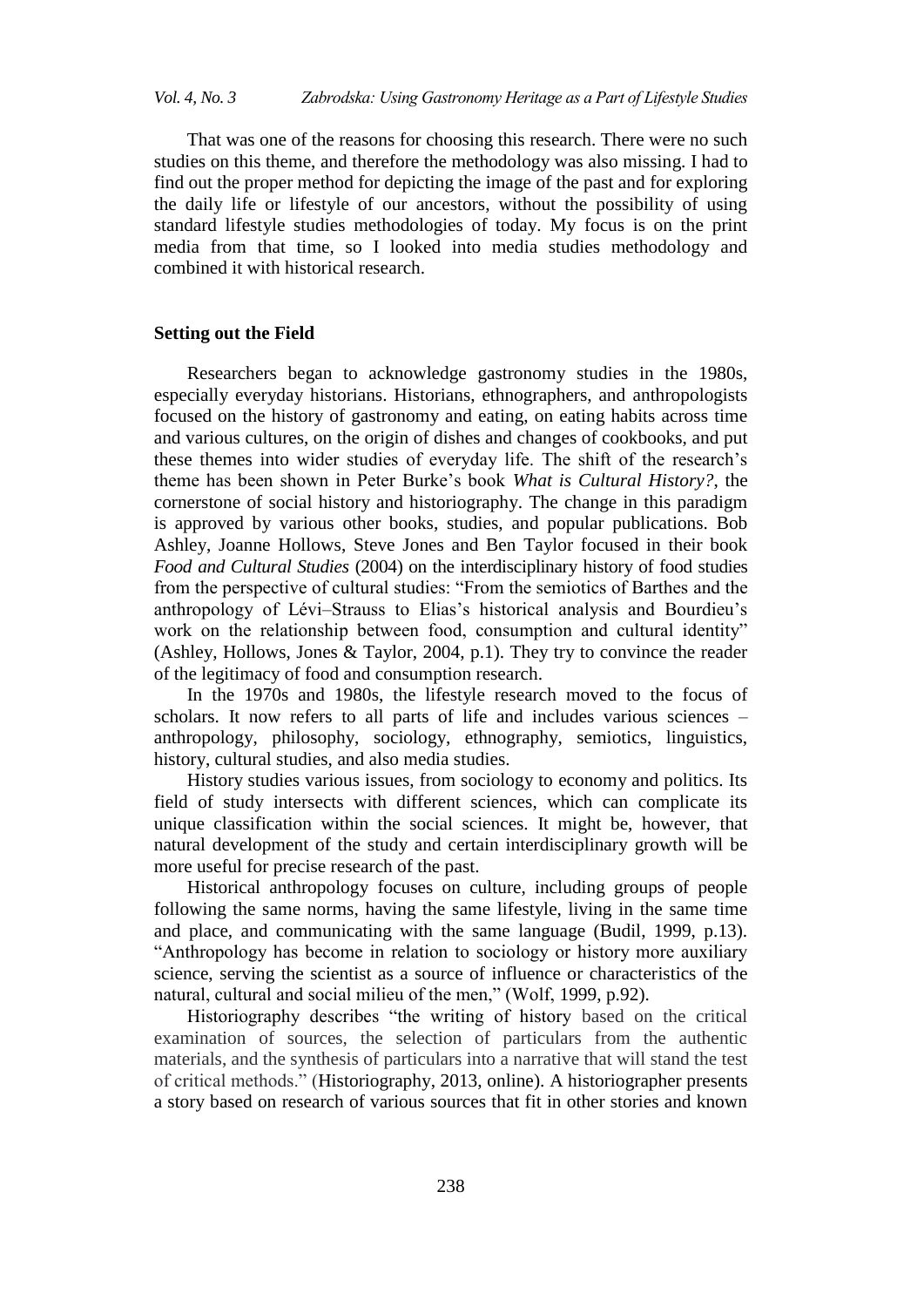$\overline{a}$ 

history. The important events are more often completed with descriptions of daily life. The depth of the image is in direct proportion with the variety of the sources coming from various science fields. The sources are not the mirror of history, but rather an interpretation within a particular time (of origin). It depends on their characteristics, origin and also the reason of origin, for example whether it is a state issue, personal correspondence, or memoirs.

In the second half of  $20<sup>th</sup>$  century, microhistory<sup>1</sup> arose from the anthropology and sociology methodologies in order to survey the life of the single person or small part of the society, mostly that which is territorially specified.

The main representative of this field, Carlo Ginzburg, showed the basic principles and the overarching idea in his work The Cheese and The Worms (1976) when he described the life of one Italian miller and his mental world in 16th century with common history research methods. He put the same emphasis on the life of an ordinary man as others put on researching important historical events. He has set a counterpoint to the history of winners. Carlo Ginzburg tells this story like journalists write articles or authors build up their novels. This unusual narrativity in history research has been noticed by Giovanni Levis, who ascribes it two main functions: first, it shows "the true functioning of certain aspects of society," (Levis In Hiebl, Langthaler, Jahrbuch für Geschichte des ländlichen Raumes, 2012, p.13) and second, it display the behaviours of individuals, with their contradictory intentions and actions, and places these in relative terms to the "absolute position of the researcher, while looking within the research process and exposing issues – the source pool, the interpretation and the presentation." (Levis In Hiebl, Langthaler, Jahrbuch für Geschichte des ländlichen Raumes, 2012, p.13) Narrativity, as a denial of hard statistics and pure data descriptions, has been asserted also by Lawrence Stone and Haydn White, who put it one step further by analysing diaries and private sources and describing the history in them as a novel.

Carlo Ginzburg represents the part of microhistory as a history of one man. Similarly, the main microhistory representative of Germany, Alf Lüdtke, put the everyday life of individuals in a society in focus. "The link between behaviour and the meaning, focus on the class and culture, is the theme of everyday history. It permits to examine the norms, attitudes and behaviour of certain group of people and associate them according of the same characteristics in socials groups or classes," (Lüdtke, 1989, p.24).

<sup>1</sup> Microhistory as scientific discipline was described. Winfried Schulze alerts, that the concept was firstly described by Fernand Braudel in 1960 (Schulze, 1994, p. 40), but already Friedrich Nietzsche was in 1882 in Die fröhliche Wissenschaft thinking, why is nobody researching the history of every day issues (Pickl, Feigl, 1992, p. 11).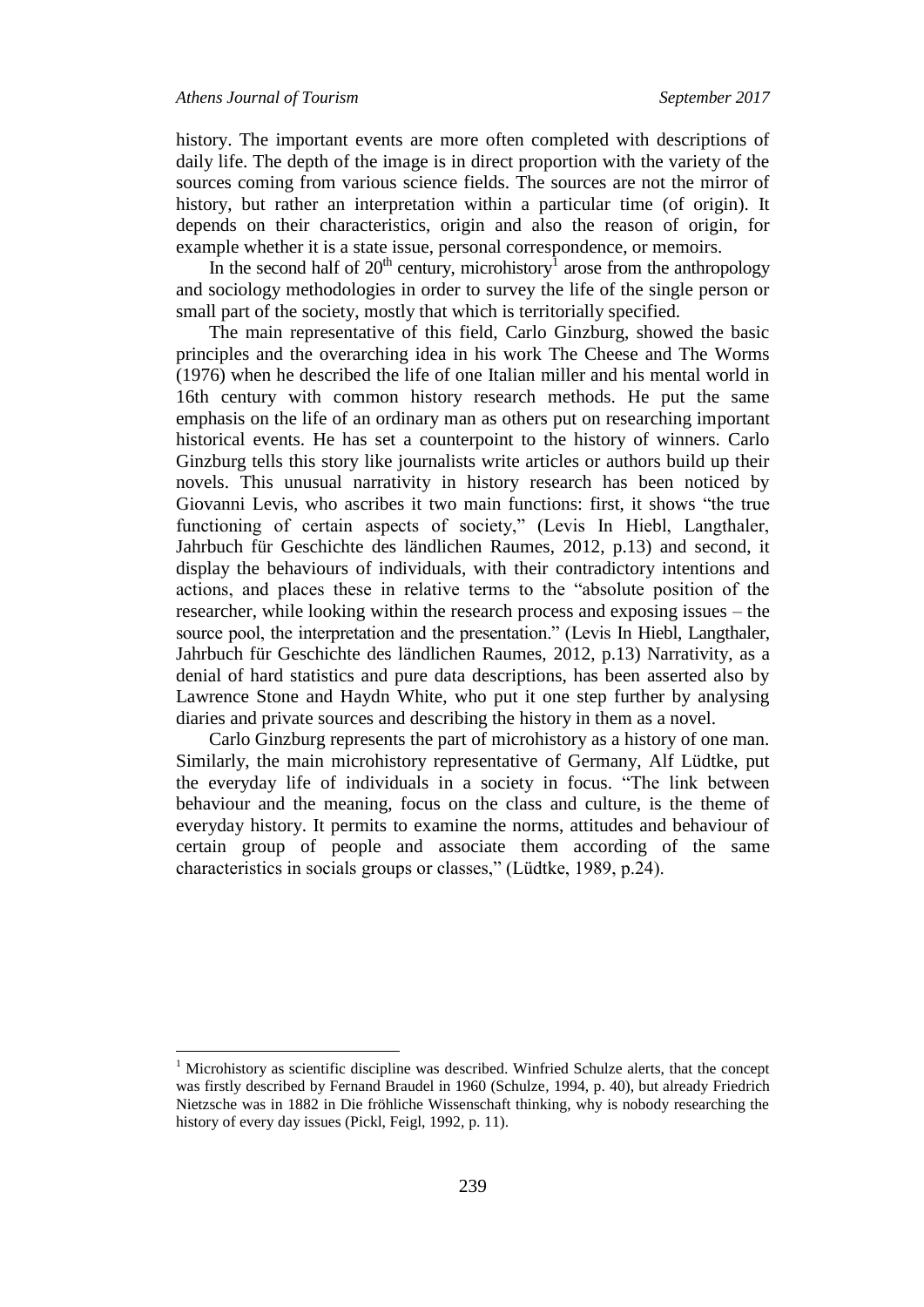Jürgen Schlumbohm has likened microhistory to a view through a microscope, or high-scale observation. "From the beginning there was a requirement to observe with this method the main phenomenon in the past, which have been left out yet," (Schlumbohm, 1998, p.20). From this point of view, it is clear why the first microhistory studies focused mostly on the lower classes. The focus has not been put on the individual alone, but furthermore on his social milieu and the relationships and life strategies he employs. "Social groups and institutions aren"t shown as an objective condition, but as a part of everyday life shaped by the individuals, the 'small men,' in the struggles, conflicts and their solutions through the politics of everydayness, which is based on the strategic use of the social rules," (Schlumbohm, 1998, p.22). In Germany, labels such as Everyday History, Historic Anthropology and from the 1970s Micro Social History, Neue Social History or History Nouvelle are employed more often. The concept of Historic Anthropology is popular also in American studies. Microhistory (mostly in Italy, Germany) and Historic Anthropology (more in USA, France, Germany) can be seen as two thought tendencies and methodologies within the research of everydayness in the past.

Finally, Schlumbohm emphasises the importance of using the micro- and macro- point of view on historical events. The key issue in historic anthropology is the idea of everydayness, because it shows the regularity, dynamics and behaviour patterns of every common day (see Sider In Davis, Lindenberger, Wildt, 2008, p.121). Everyday activities, specifically habits and rituals, are very important because they form the culture. Most scientists define the research field of historic anthropology and its related fields, but they don"t discuss the method. The discussion describes the differences between social history, historic anthropology, cultural anthropology, everyday studies, and microhistory. Peter Burke in 1987 set out the criteria for how to distinguish historic anthropology from social history: qualitative case studies, spatially marked research field, the method of "tight description," analysis of the rituals maintaining the world continuum and the link to anthropological and cultural theory (see Tanner, 2004, p.20–21). A man and his world, or the society in general, stands in the focus of historic anthropology. Historic anthropology derives the desired information from "outside sources," for instance what was written about the men/society. On the other hand, this paper focuses more on the "inside sources," for instance what the society published about itself in the media from that time. Therefore the proposed methodology of historic anthropology is not useful in this research, although the fields of the study are quite overlapping.

If we want to realize how life patterns exist, we have to look at it closely or even try to live it. Looking in the past, we have to search for as much evidence of everyday situations and ideas of men as possible. Everyday events consist of various smaller or bigger events, in which every person acts in a different way according to their personal characteristics, education, and life experiences. "Everydayness outlines more the research programme, which focuses on the diverse praxis the men perceive the situation and react on it,"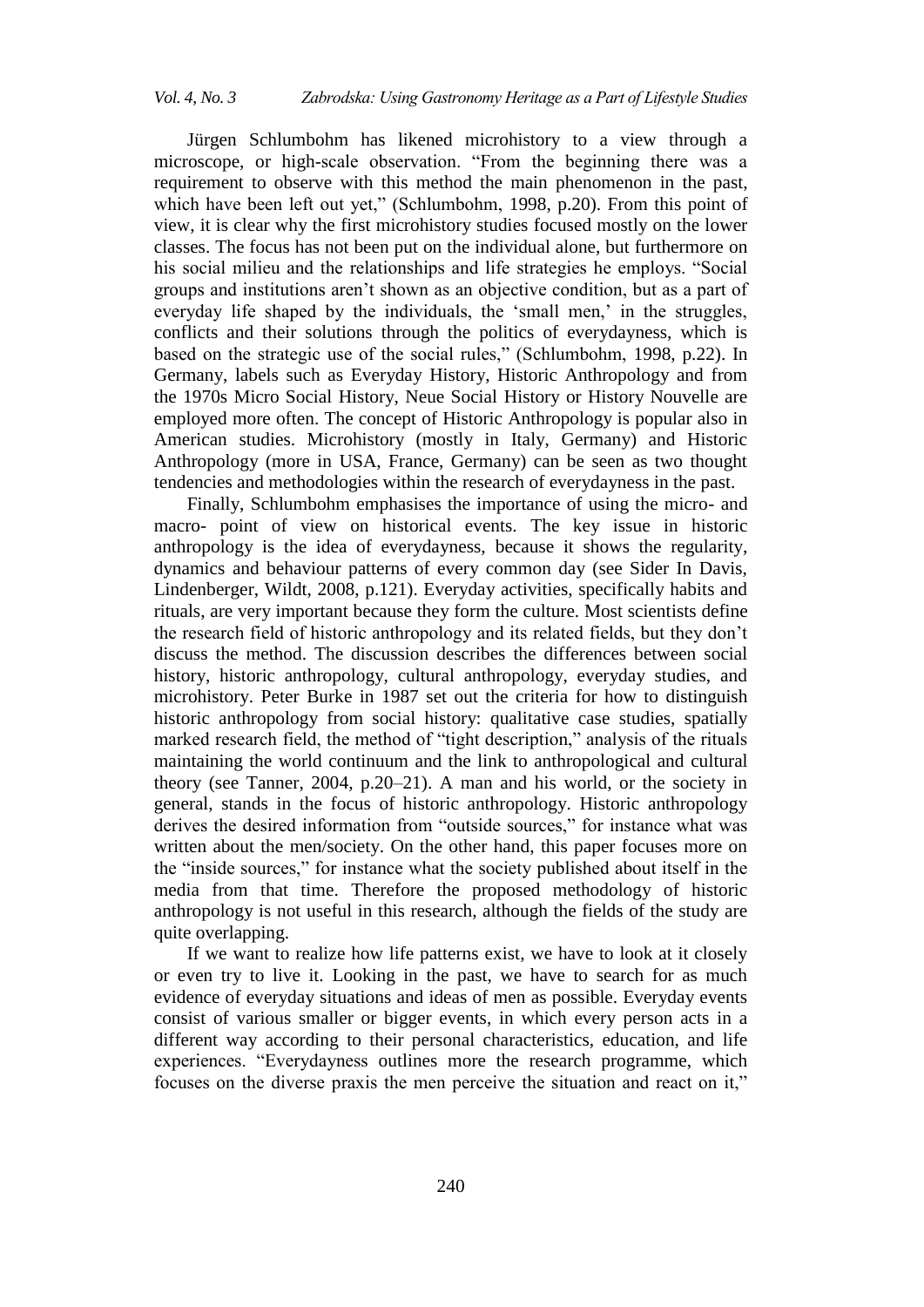(Davis, Lindenberger, Wildt, 2008, p.15). In other words, this best depicts the lifestyle.

#### **Methodology**

l

The term lifestyle indicates the way of living of a person or a particular group. It is defined by certain habits, expectations, norms and behaviour patterns that are regularly repeated and easy to identify. Lifestyle is a system of culture, which defines a particular social group. This shows one of the basic matters of lifestyle studies. According to action theory in social psychology, our setting forms our behaviour in situations, and cause and effect are in unison, but in reality we have more inputs than just our norms or setting when involved in decision-making (see Lebenstil/Lebenstilforschung, 2011, p.12). Furthermore, there is no conclusion on the specific definition of lifestyle; rather, it is described from various points of view, containing quite often the people"s behaviour. "One of the most important containments can be taken if we define lifestyle as a pattern of behaviour, belonging together and being stable for certain time" (Lebenstil/Lebenstilforschung, 2011, p.37)

How different lifestyles are depicted depends on method. Lifestyle research<sup>2</sup> focuses on social relations and position in the society. Especially in Germany and in the Anglo-Saxon territory, lifestyle studies focus on diverse social groups, points of social inequality, and subcultures. Its methods include mostly interviews, focus groups, field research, and questionnaires. The researchers mostly describe the situation or the culture. It is obvious that lifestyle is tightly connected with class, age, education, gender and income. Lifestyle is based on daily routines and behaviour patterns and, as such, can be investigated with the methods of everyday studies or anthropology. In addition, lifestyle studies contain also the norms of the time, including what is good and what is bad. This is reflected in the used language, so semantic analysis, or at least content analysis, of written or spoken messages should not be excluded.

Lifestyle studies are related to ethnography, which can also be used in history research. David Machin describes ethnographic research for media studies and suggests exploring how people relate to the mass media:

"This ethnographic gaze involves carrying out something we will call a reassembled ethnography. This term refers to the way that, after we have recorded data, or we might say, disassembled it from the flow of everyday life; we must then undertake a corresponding work of reassembly, so that the interesting and relevant details are set back into the flow of experience on the small and large scale. The small scale would be the immediate setting of social interaction and the large scale would be the larger available cultural repertoire." (Machin, 2002, p.3) He perceives ethnography as depicting the life and image of society by way of depicting one"s behavior and understanding his/her motivation.

 $2$  Most of the studies focus on consumer behaviour, marketing strategies and subcultures, what is for this paper absolute irrelevant and therefore not mentioned.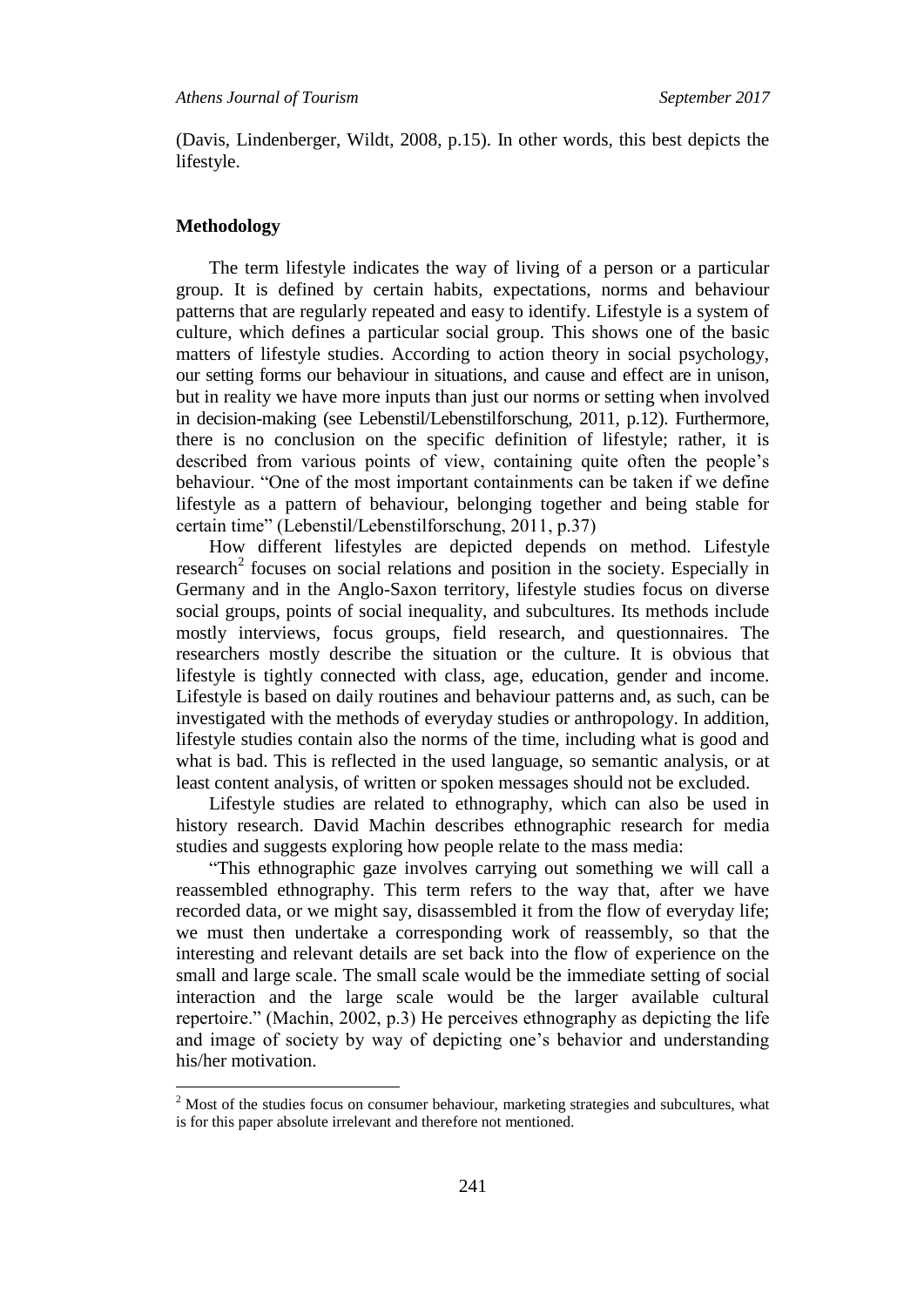Methods of modern lifestyle studies are totally useless in historical research. The historian has to look into "dead sources," for example in diaries, letters, notes, books and media published during the period under investigation. They describe the important issues of the past and show what was important for people, including what belonged to pop or mass culture and what was perceived as unusual.

Twenty years ago, in September 1995, an international symposium in Častá – Píla was held focusing on *Everyday Life in the Cities in Middle Europe from the Middle Age to the End of 19th century*. The scientists discussed methods of researching life in the past and came to the conclusion that everyday life methodology has developed very little since its birth in the 1970s. There are still two main questions left unanswered: the theory background and the methodology. "Consistent answers to these two issues aren"t possible as they are characterised through the intuition diversity and difference in understanding and approaches of each author," (Čičaj, Pickl, 1998, p.9). The studied theme determines the method. Lifestyle implies so many different issues and topics, that the only possibility of how to depict it is to combine more than one suitable method. That makes the research unique.

# **Research Design**

From the research of three Czech daily presses and eight Czech women"s magazines from the period 1918–1938, as well as Carlo Ginzburg's microhistory and methodologies used in history research and other fields of social sciences (like everyday studies, social anthropology, ethnography) I developed my own research method and carried out a study of Czech gastronomy in the first independent Czechoslovak Republic in 1918–1938. The analysed titles should cover the whole audience, all classes, the cities and the countryside, and therefore it could be supposed that the analysis shows the everyday life in Czechoslovakia at that time.

Food, including its consumption and preparation, is a part of everyday life, and so part of lifestyle studies. I chose this theme six years ago when the popularity of the first Czechoslovak Republic started to rise and chefs and journalists promoted a rebirth of traditional Czech cuisine referring to this time. However, the complex publication about the food culture and Czech cuisine in 1918–1938 is missing, so I decided to depict it. The main sources are cookbooks from that time, but we can"t be sure if the people really cooked and ate the meals or if they could actually afford them. Another piece of information can be found in memoirs, books dealing with the history of everyday life, folklore studies and lastly, historical press. I looked for evidence in the newspapers, the three most influential dailies (agricultural Venkov, democratic – government Lidové noviny and social democratic Národní listy) and the eight most popular women"s magazines (social democratic and later communist Žena, labour Ženské noviny, middle class Ženské listy, social democratic weekly Ženský list, apolitical Ženský svět, magazine for household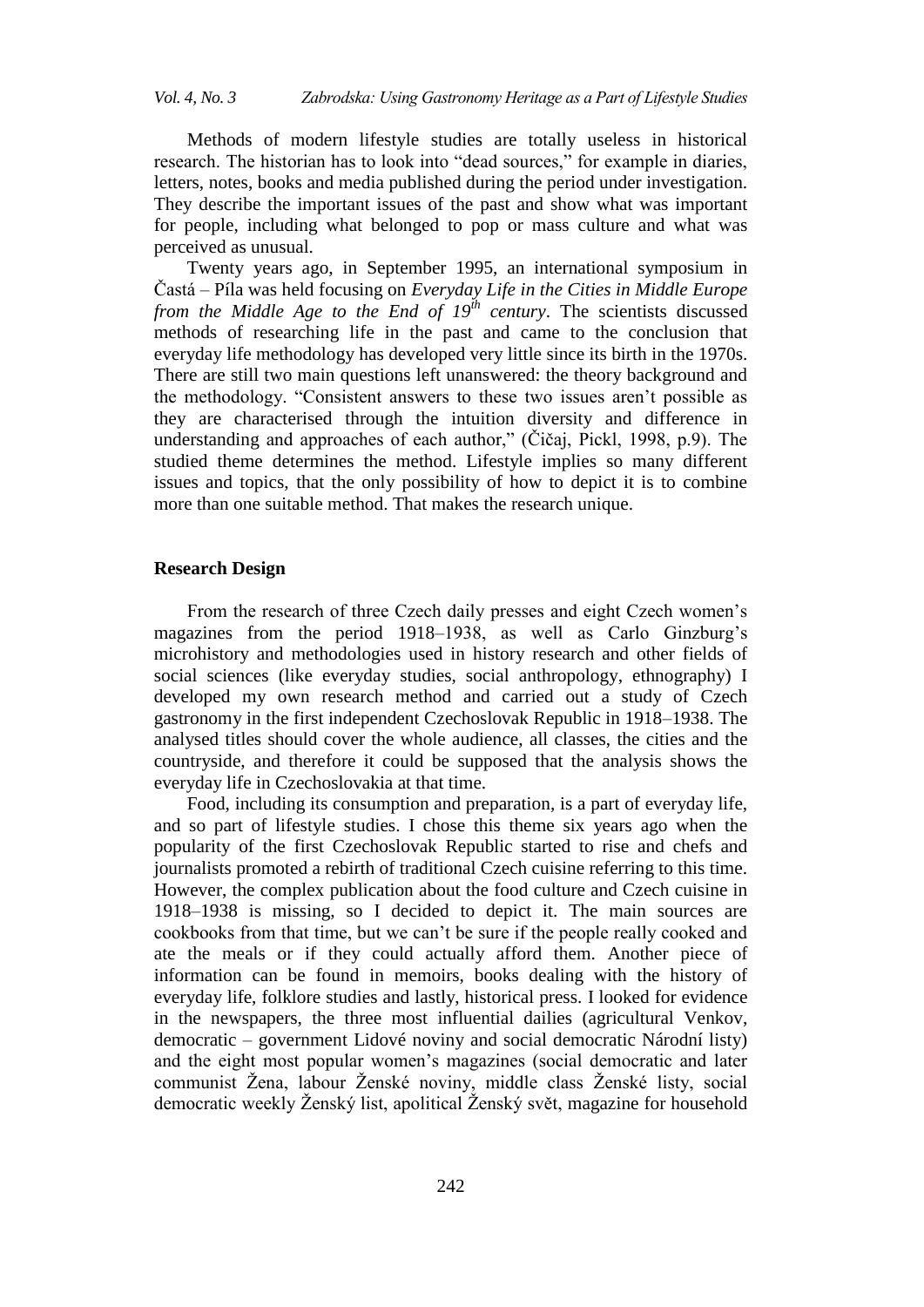$\overline{a}$ 

Česká Žena, communist Rozsévačka and calendar Kalendář paní a dívek Československá žena).

In the 20s and 30s, people believed in the press, and it was the most popular mass medium. Old newspapers give the past vividness and revive historical events. They give us evidence about the mood, the issues and everyday life of various social classes in that time.

I used content analysis to depict the themes, frequency, authors, tendencies and differences between the periodicals according to their political affiliation or readership. The explored articles dealt with food, drinks or consumption, gastronomy at all (the economic and agricultural news and the advertisement are not included because of the huge amount of the articles and also quite big repetition of the themes). The analyzed period is based on the important religious holidays and traditions according to the agricultural year and Christian and rural feasts (New Year, 6<sup>th</sup> January (Three Kings Day), Carnival, Easters, 1<sup>st</sup> May, Mother's Day, harvest, 11<sup>th</sup> November (feast of St. Martin – traditional duck backing),  $6<sup>th</sup>$  December (St. Nicolaus), Advent and Christmas). First Czechoslovak Republic lasted 20 years, so I haven chosen just eight significant years for its development (1918, 1919, 1921, 1924, 1929, 1933,  $1935$  a  $1938^3$ ).

For further findings of additional and linking facts, the historical analysis method was used as well – looking in the statistics, history books, memoirs, microhistory publication about small cities. The aim is to define the First Republic"s gastronomic journalism. It answers questions about the development of the First Republic journals" coverage of this subject, about the presentation of gastronomic subjects in particular titles and the differences in media approach in charged moments in accordance with their orientation. Attention is paid to a description of gastronomical habits of different social classes in cities and villages over different periods of the year.

Content analysis is broadly used for the research of media content, news or articles selected with certain aims. In this research the analyzed articles are selected according their gastronomy theme either in the headline or in the section, so I supposed, the selected and analyzed article referred to the gastronomy. I combine the quantitative approach with the qualitative one. Statistical analysis is combined with the text interpretation and search for the themes. Collected data were processed with SPSS and Microsoft Excel.

The research questions should depict the former gastronomy journalism and show us what our ancestors ate.

 $3$  In 1918 the Czechoslovak Republic was founded. In 1919 the post war and the independency euphoria was replaced by hunger, lack of supplies and income. In 1921 the economy has started to flourish and the state was stable. In 1924 the economy was booming, this time is called the golden age. In 1929 the Great Depression has reached Czechoslovakia and the unemployment rate and hunger has risen. In 1933 the bad economic situation got even worst and the political scene was attacked by the rising power of the Nazi party. In 1935 the fascist have gained quite a lot voices in the votes and Edvard Beneš became president and in 1938 the Munich Act came and Czechoslovakia was destroyed.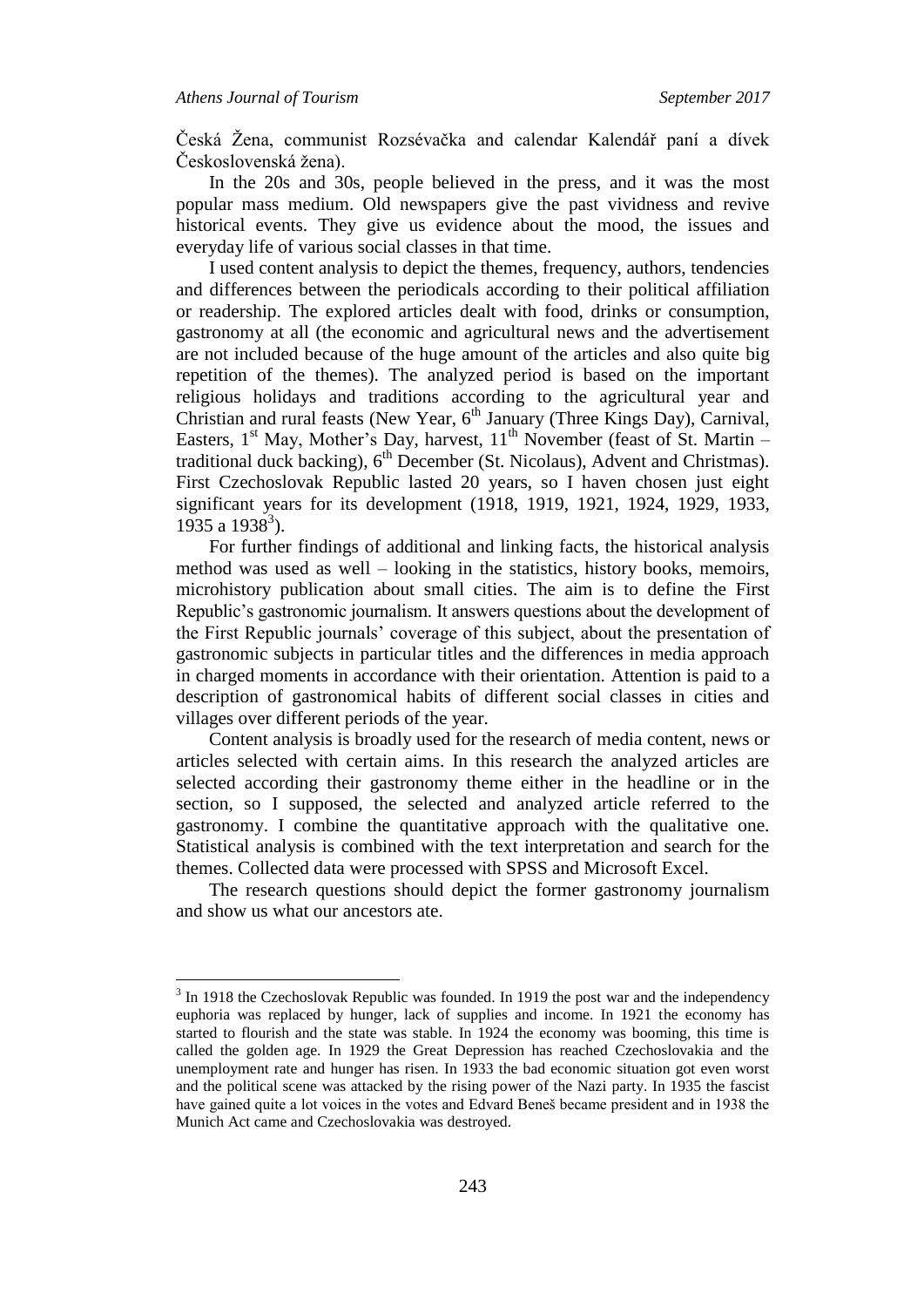- 1. What gastronomy themes did the journalists focus on in the three most influential everyday press and eight women magazines in the years 1918–1938? What genre did they choose and how often were the articles published?
- 2. Did the news coverage differ in the press according to its political affiliation? Are there specific sections for this type of news?
- 3. Does the selection of gastronomy news correlate with the political and social development?
- 4. Is it possible to trace the social, economical and political development in Czechoslovakia in 1918–1938 according to the gastronomy articles? How did the picture of gastronomy change and develop during that time?
- 5. How does gastronomy journalism change in the particular medium?

On the ground of these research questions I have defined the hypotheses, which content analysis proved to be true.

H1. Issues of gastronomy journalism were the same as the discussed themes in the social situations in the first independent republic.

H2. Among the most common themes were information about food, nutrition, daily meals, food supply and recipes.

H3. Articles about restaurants were quite rare, as mostly only rich people had time and money to visit them. The others used to go to the cafés or pubs, where they got something to drink and a snack.

H4. Most of the articles contained recipes and instructions how to cook or prepare some meal. Some introduced new technologies.

H5. According to the media has the gastronomy journalism varied – in themes and genre.

Historical analysis is based on the idea that history is not made of unique events, but of a sequence of events, people"s behavior, and ideas. The key to its understanding is the interpretation and the researcher, who defines the sources, leads the investigation, interprets the findings, and puts them in a broader field. "Based on the study and analysis of the gained findings from literature and other sources is the history reconstructed and the author creates a synthesis and conclusions" (Vaculík, Čapků, 2004, p.53).

In this analysis I have used the combination of direct and indirect methods – the analysis of the press, magazines and cookbooks from that time and the analysis of indirect sources like statistics, yearbooks, memoires, history books. These methods are completed with the induction, deduction and the historic demography. So I can answer not just the question What did happened? But also Why and How? At this point it must be mentioned, that press is actually not the best primal direct source, because it is not absolutely independent. The news are selected and written in a specific way according to the various interests of the owner or political or social climate in society. The news is more taking a stand than objective. "Newspapers and magazines used to fulfil two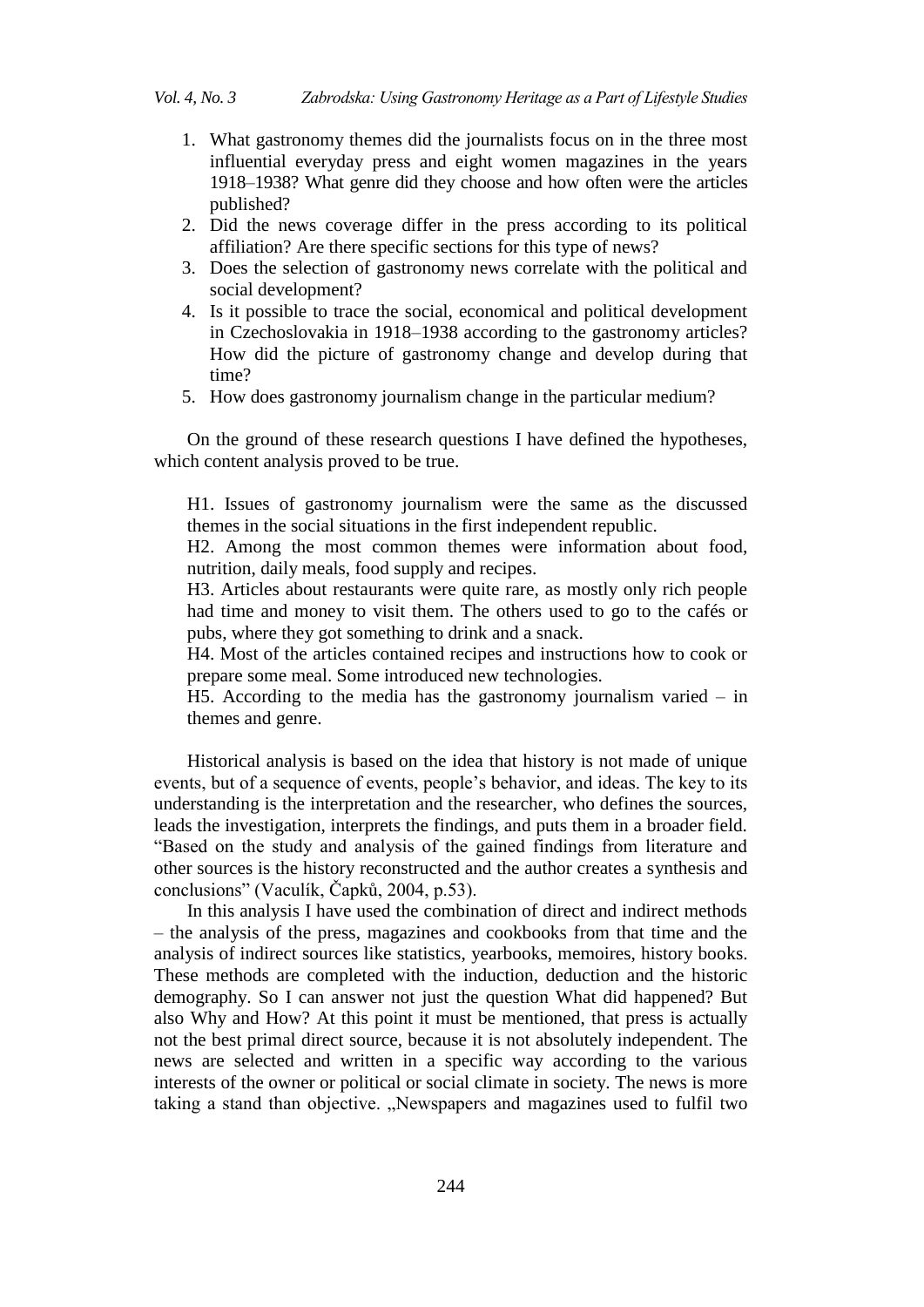main goals – to inform and to deliver news and at the same time they also struggle for idea making and political influence. The significant character of the press is the information, although often it means the explanation of facts. The necessity of this explanation is based in the nature of information and explanation is actually the demonstration of certain attitude or opinion." (Bůžek et col., 1994, p. 45) I have tried to balance this disadvantage by looking in the press of the whole political spectrum. In the 20s and 30s the political press was quite strong and influential and readers were quite stable. They were structured in the social classes and could be described according their differences. In the time of its origin the newspapers were the most testified source of information of everyday life. If we want to depict the old lifestyle, we have to look in the newspapers and magazines from that time.

The emphasis on the media analysis makes this research unique, because it focuses on a historic theme with media studies methodology. But I suppose that in this interdisciplinarity lies the strength and it opens the research possibilities.

#### **Gastronomy Journalism 80 Years Ago**

 $\overline{a}$ 

The aim of this text is not to describe the gastronomy and eating habits in the Czechoslovakia in 1918–1938, but to discuss the methodology on the example of the research of this theme. Therefore the results are presented very briefly.

The analysis contains 900 articles in 11 press media and proved that the Czech press was interested in gastronomy. Media, according to their bias and reader, reflected the current situation – the daily newspapers wrote about daily supplies, labor press emphasized the poverty, far too expensive products and insufficient sustenance of labor force in commented news coverage. Women´s journals brought plenty of recipes, tips and hints on making housekeeping easier, and they also paid attention to dining and news on cooking and alimentation.

Daily press and the women's journals have own section<sup>4</sup> for the gastronomy news. Get to know more about the authors wasn"t possible, because the news and articles were mostly unsigned.

Press has formed the opinion of public and partly their eating habits, but especially in the first years after the war most people made the decision what to buy not by their taste but by the money, they can afford to spent on it. In the golden age in 1923–1928 most of the people didn"t suffer with hunger and they

<sup>&</sup>lt;sup>4</sup> Národní hospodář, Zásobování, Domácnost (Lidové noviny), Národní hospodář "Venkova", later Hospodářství, Žena - Domov (Venkov), Otázky zásobování a výživy (Národní listy). Domácnost a hospodářství, Kuchyně, Co vařit / Co vařiti? (Ženské noviny), Pêle-mêle (Ženský svět), Domácnost a hospodářství, Ze ženského světa, Praktické pokyny, Rozmanitosti, Domácí hospodaření, Kuchyňka or Drobnosti (Žena), Rady pro domácnost, after 1928 Dobré rady and Naše obědy, later Kuchařské předpisy (Česká Žena), Rady pro domácnost, Rady pro naše maminky, Pro naše hospodyně and Dělnická domácnost (Rozsévačka).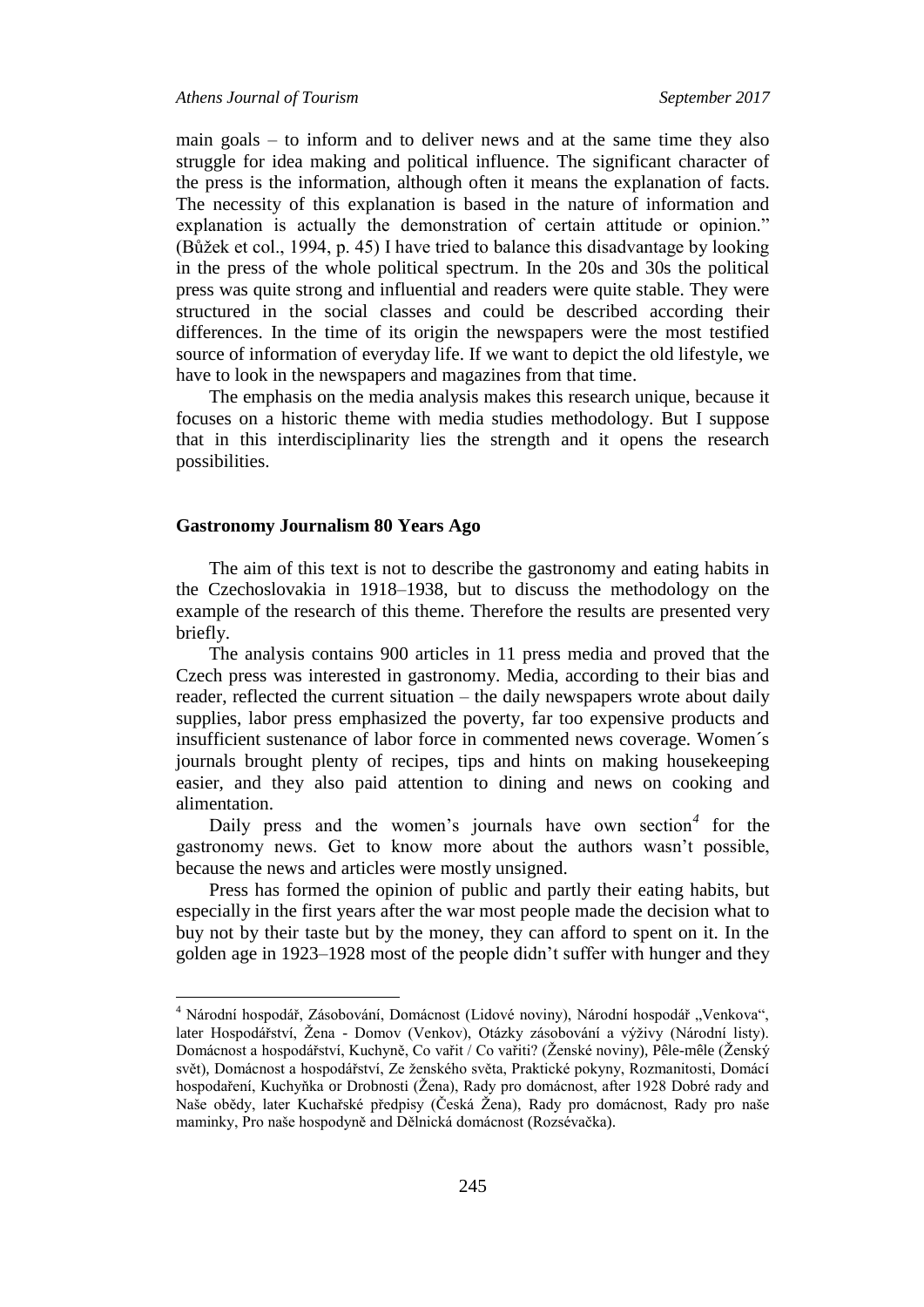eat enough food, but the nutrition remained quite poor because of insufficient knowledge of all vitamins and nutrition facts. People used to eat mostly bread, flour products, potatoes, sometimes rice, pasta and cooked vegetable, meat was quite rare – at least once a week on Sundays. After the Great Depression food has become expensive and lot of people were due to the loss of the job hungry and never ate enough.

The analysis showed dramatically different reality than is believed and transmitted to our generation. It showed the past reality.

The other realized aspect was the influence of the gastronomy from other regions. Between the world wars belonged Prague, the Czech capitol, with Paris, Berlin and Vienna to the main European cities with high political influence and high living standards. Wealthy travellers can afford getting everything they wish – from champagne and oysters to fresh fish and extra ordinary local beer and white. The most quality products were exported from Czechoslovakia to other European countries and even to America (e. g. wine, spirit, Prague ham, beer, snails etc.). Food and drinks connected the world than as today. At the same time the business travellers brought the products from the other countries to Czechoslovakia and some of them started to be produced there (e.g. manufacturing of cocoa and coffee beans). Other important source of innovation represented the servants – boys and girls who went especially to Austria and Germany to work as a household maids, household cooks, babysitters, craftsman and specialised teachers, who returned back to Czechoslovakia once or twice a year with a knowledge of new products, ingredients, tastes and combinations. They all formed the traditional Czech cuisine, which is nowadays reconstructed and rediscovered by the popular food guided tours and presented as a Czech culture.

# **Conclusion**

Looking in the past and exploring the "good old life" has become in the last years quite popular. The research of the old lifestyle is though not so easy and straight. It includes many disciplines – like anthropology, ethnography, sociology, microhistory, history studies and media studies and of course lifestyle studies. Each field has its own methodology and uses different methods. Their combination and adaptation leads to the desired results.

I study the gastronomy in the first independent era of Czechoslovak Republic in 1918–1938 according to the newspapers and women"s magazines from that time. I combine the quantitative and qualitative content analysis with the microhistory and historical analysis and try to depict the old lifestyle and eating habits of our ancestors.

The biggest problem I have faced my whole research is the absent methodology and complex publication to the theme, but taken as advantage, I could have developed it on my own and I tried to reflect the process in this text.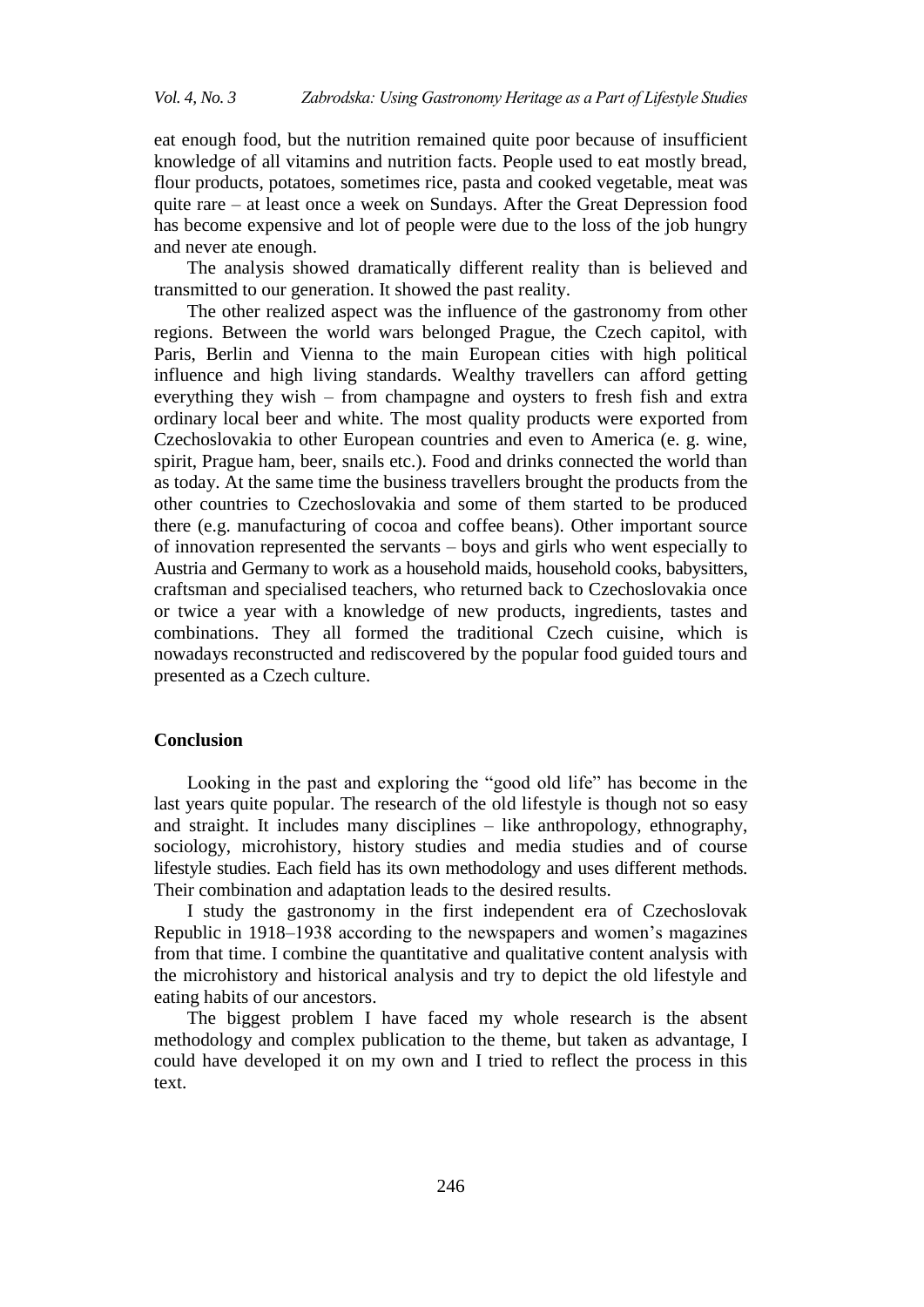The results contributed to the knowledge about the past cuisine, Czech tradition and culture and can be transmitted and presented to the tourists, who may realize, that their culture and experience had something in common with the Czech ones.

#### **Acknowledgements**

I would like to thank Doc. PhDr. Barbara Köpplová, CSc. for the valuable advices and endless enthusiasm in the theme. This text was produced with financial support from the project GAUK Nr. 1638314 and from the project Specifický vysokoškolský výzkum SVV IKSŽ FSV UK 260 343.

#### **References**

- Adler, P. A., Adler, P., Fontana, A. 1987. Everyday Life Sociology, *Annual Review of Sociology,* Vol. 13, p. 217–235
- Ashley, B., Hollows, J., Jones, S., Taylor, B. (eds.) 2004. *Food and Cultural Studies*, Routledge, London and New York, ISBN 0–415–27038–3
- Budil, I. T. 1999. *Mýtus, jazyk a kulturní antropologie*, Triton, Praha, ISBN 80-7254- 001-7
- Burke, P. 2008. *What is Cultural History?*, Polity, ISBN 0745644090
- Bůžek, V. and col. 1994. *Úvod do studia historie*, Pedagogická fakulta Jihočesk univerzity, České Budějovice, ISBN 80-7040-063-3
- Čičaj, V., Pickl, O. (eds.) 1998, *Städtisches Alltagsleben in Mitteleuropa vom Mittelalter bis zum Ende des 19. Jahrhunderts,* from International Symposion in Častá-Píla in 11.–14. September 1995, Academic Electronic Press, Bratislava, ISBN 80-88880-21-1
- Davis, B., Lindenberger, T., Wildt, M. (eds.) 2008. *Alltag, Erfahrung, Eigensinn. Historisch-Anthropologische Erkundungen*, Campus Verlag, Frankfurt/New York, ISBN 978-3-593-38698-0
- De Vries, J. 2013. *The Return from the Return to Narrative*, Max Weber Programme, European University Institute, Lecturer No. 2013/01, ISSN 1830-7736, DOI= http://c admus.eui.eu/bitstream/handle/1814/25278/MWP\_LS\_DeVries\_2013\_01.pdf
- Eibach, J., Lottes, G. (eds.) 2002. *Kompass der Geschichtswissenschaft, Ein Handbuch*, Vandenhoeck und Ruprecht, Göttingen, ISBN 3-8252-2271-3
- Fay, B. 2002. *Současná filosofie sociálních věd, multikulturní přístup*. Slon, ISBN 80- 86429-10-5
- Ginzburg, C. 1980. *The Cheese and the Worms. The Cosmos of a Sixteenth Centruy Miller*, Baltimore, ISBN [0-8018-4387-1](https://en.wikipedia.org/wiki/Special:BookSources/0-8018-4387-1)
- Hiebl, E., Langthaler, E. (eds.) 2012. *Im Kleinen das Grosse suchen*, Jahrbuch für Geschichte des ländlichen Raumes 2012, Studien Verlag, ISBN 978-3-7065- 5216-5
- Kuhn, T. S. 1996. *The Structure of Scientific Revolutions*, University of Chicago Press, ISBN 0-226-45808-3
- Lüdtke, A. (eds.) 1989. *Alltagsgeschichte Zur Rekonstruktion historischer Erfahrungen und Lebensweisen*, Campus Verlag, Frankfurt am Main/New York, ISBN 3-593- 33893-9